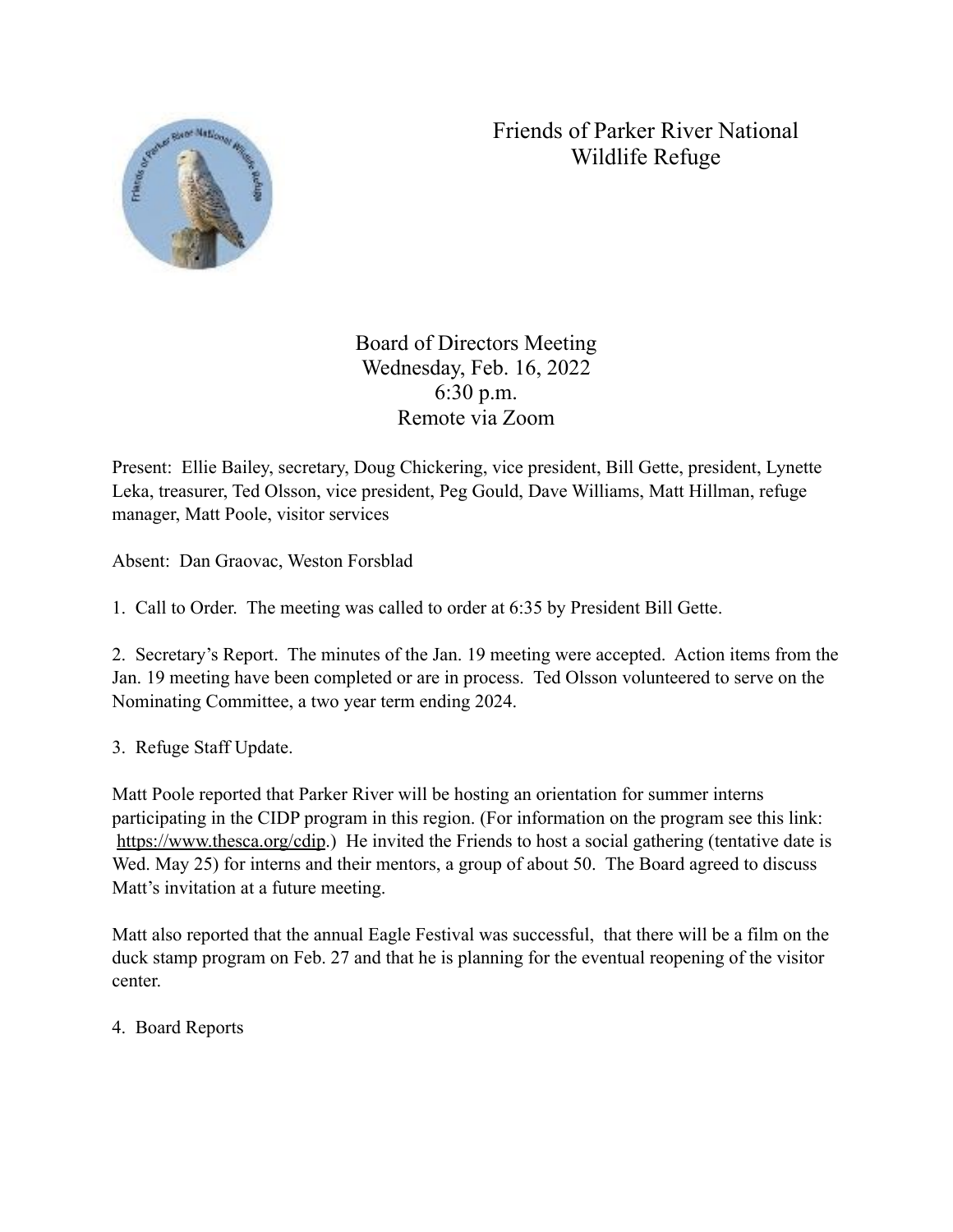A. Treasurer: Lynette Leka sent her treasurer's report ahead of the meeting. She noted the balances in project accounts, i.e. the Internship Fund, Winter Birding Challenge and Pines Trail Plank Project, are good. There are 262 members.

Mowing at Bill Forward Pool is a project the Friends is considering. Matt Hillman suggested using the Essex County Mosquito Control's equipment and will put Bill in touch with their director. If the cost is reasonable, the Friends will cover it. This is likely to be an annual expense.

B. President. Bill Gette. Bill followed up on a major contribution by contacting the donor and explaining how the Friends uses donations. The work group is lining up projects for spring. There was some discussion of the amount of sand that has blown on the Lot 1 boardwalk and ways to have it removed. This discussion will continue at a future meeting. Due to covid concerns and scheduling conflicts, the Friends will not be able to attend the Environmental Stewardship Open House.

5. Annual Meeting Review. All agreed that the format worked well, program was interesting and attendance was good.

6. Pines Trail Plank Project. Ted Olsson reported that 70 inscription orders have been received, and 27 inscriptions have been installed. Orders keep arriving at a rate of 0 - 2/week. Installation will resume in spring, working from the back of the observation platform to the boardwalk entryway. Board members noted that the telescope on the platform does not work and can be a hazard to children. Matt Hillman agreed and said none of them do and that they all need replacing. Dave Williams suggested an interpretive panel instead.

7. Parker River Winter Birding Challenge. Lynette reported that fewer teams registered this year. The Board will revisit the program at a future meeting to decide whether it is worth continuing.

8. Internship Program. Matt Hillman proposed that the Friends donate \$6,000 this year to expand pepper weed pulling internships that the Refuge co-sponsors with Mass. Audubon. The funds would pay for additional time and allow interns to do conservation/education work on the Refuge under Refuge staff supervision. It was moved and voted to make a direct payment to Mass. Audubon of \$6,000 to be used for expanding the scale, scope and length of internships the Refuge and Mass. Audubon sponsor as partners in the summer of 2022. Ted agreed to draft a letter of agreement to Mass. Audubon. ( link to the position announcement for our Great Marsh [Biological Technician](https://gcc02.safelinks.protection.outlook.com/?url=https%3A%2F%2Fwww.massaudubon.org%2Fjobs%2Fgreat-marsh-biological-technician&data=04%7C01%7Cmatthew_hillman%40fws.gov%7Cb5c4f78d25f54a111d2d08d9f315b63c%7C0693b5ba4b184d7b9341f32f400a5494%7C0%7C0%7C637808096850816631%7CUnknown%7CTWFpbGZsb3d8eyJWIjoiMC4wLjAwMDAiLCJQIjoiV2luMzIiLCJBTiI6Ik1haWwiLCJXVCI6Mn0%3D%7C3000&sdata=fd4%2BGa7oPqaXJvrTHE4mafMuuMwn9MsrCRIXXQOR5hE%3D&reserved=0) )

9. Educational Program Calendar

Bill will contact Neil Haywood about doing a program about eBird. Ted will contact Mary Ellen Laponika about another program on Native Americans. Dave will look into a speaker on sea life, possibly someone from Fish and Wildlife.